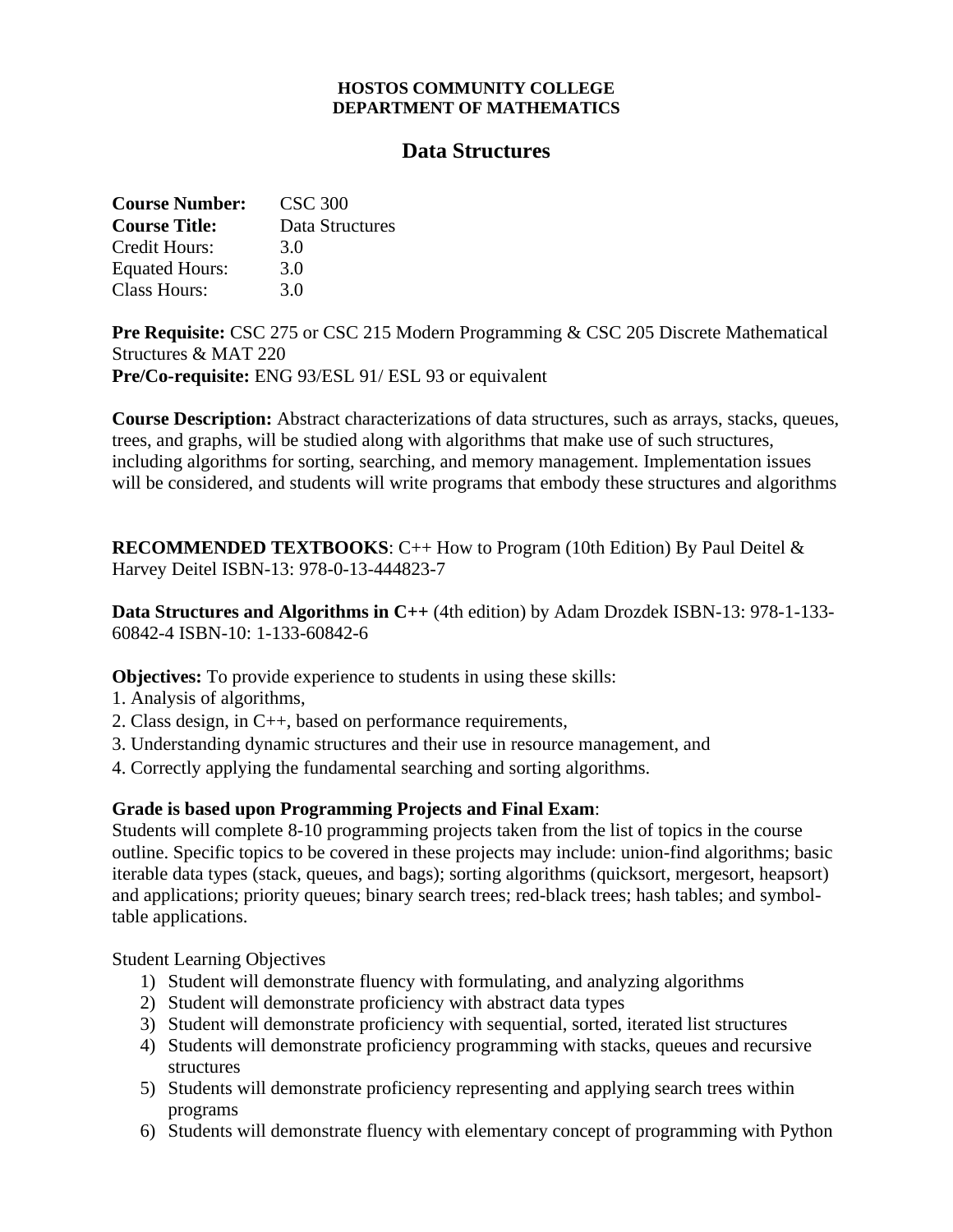or other modern programming language

7) Students will demonstrate proficiency with strings, variables and arrays within modern programming language

|       | <b>Course Outline</b> (by Module)                        |
|-------|----------------------------------------------------------|
| I:    | Abstraction and Analysis (1/2 week)                      |
|       | 1.2 Functional Abstraction                               |
|       | 1.3 Algorithm analysis                                   |
| П:    | <b>Data Abstraction</b> (1 week)                         |
|       | 2.2 Abstract Data Types                                  |
|       | 2.3 ADTS and Objects                                     |
|       | 2.4 An Examples ADT: Datasets                            |
|       | 2.5 An Example ADT: Rational                             |
| Ш:    | <b>Container Classes</b> (1 week)                        |
|       | 3.2 Lists                                                |
|       | 3.3 A Sequential Collection: A Deck of Cards             |
|       | 3.4 A Sorted Collection: Hand                            |
| IV:   | Linked Structures and Iterations (1½ weeks)              |
|       | 4.3 A linked Implementation of Lists                     |
|       | 4.4 Linked Implementation of a List ADT                  |
|       | 4.5 Iterators                                            |
|       | 4.7 Lists vs. Arrays                                     |
| V:    | <b>Stacks and Queues</b> (1 week)                        |
|       | 5.2 Stacks                                               |
|       | 5.3 Queues                                               |
|       | 5.4 Queue Implementation                                 |
|       | 5.5 An Examples Application: Queueing Simulations        |
| VI:   | <b>Recursion</b> (1 week)                                |
|       | 6.2 Recursive Definitions                                |
|       | 6.3 Simple Recursive Examples                            |
|       | 6.4 Analyzing Recursion                                  |
|       | 6.5 Sorting                                              |
|       | 6.6 A "Hard" Problem: The Tower of Hanoi                 |
| VII:  | <b>Trees</b> $(1\frac{1}{2} \text{ weeks})$              |
|       | 7.2 Tree Terminology                                     |
|       | 7.3 An Example Application: Expression Trees             |
|       | 7.4 Tree Representations                                 |
|       | 7.5 An Application: A Binary Search Tree                 |
| VIII: | $C++ (2 weeks)$                                          |
|       | 8.2 C++ History and Background                           |
|       | 8.3 Comment, Blocks o f Code, Identifiers, and Keywords  |
|       | 8.4 Data Types and variable declarations                 |
|       | 8.5 Include Statements, Namespaces, and Input/Output     |
|       | 8.6 Compiling<br>8.7 Expressions and Operator Precedence |
|       | 8.8 Decision Statements                                  |
|       | 8.9 Type Conversion                                      |
|       | 8.10 Looping Statements                                  |
|       | 8.11 Arrays                                              |
|       | 8.12 Function Details                                    |
|       | 8.13 Header Files and Inline Functions                   |
|       | 8.14 Assert Statements and Testing                       |
|       | 8.15 The Scope and Lifetime of Variables                 |
| IX:   | $C++$ Classes ( $\frac{1}{2}$ week)                      |
|       | 9.1 Basic Syntax and Semantics                           |
|       | 9.2 Strings                                              |
|       | 9.3 File Input and Output                                |
|       | 9.4 Operator Overloading                                 |